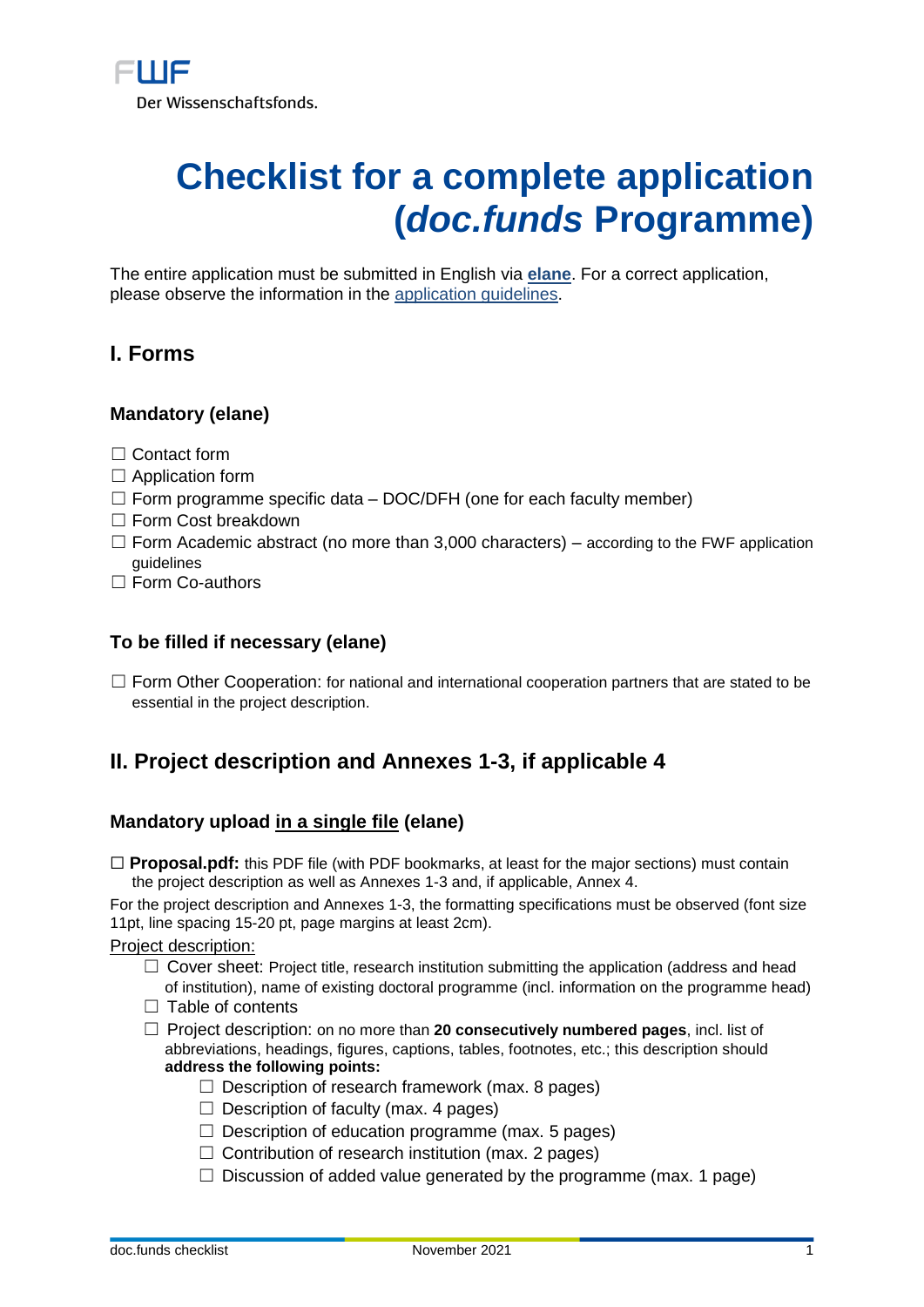

 $\Box$  Annex 1: List of literature cited in the application (References) on max. 5 pages

- $\Box$  Annex 2: Information on and justification of requested funding: The list and justification of the requested funding must be in accordance with the costs indicated in the Cost breakdown form.
	- $\Box$  number of doctoral positions
	- $\Box$  education and training costs
- $\Box$  Annex 3: Academic curriculum vitae (hereinafter referred to as CV) and description of previous research achievements for all faculty members involved in the project (no more than 3 pages per CV)
- ☐ **if applicable** Annex 4: confirmations (collaboration letters, no more than 1 page) of national and international cooperation partners that are stated to be essential in the project description.

## **III Attachments:**

#### **Mandatory files to be uploaded individually (elane)**

- $\Box$  Attachment 1: Dissertation\_topics.pdf Description of the planned dissertation projects on no more than 1 page and in a structured form addressing hypotheses/research questions, approach/methods, time frame, and participating faculty. Please note that the number of described dissertation projects must correspond with the number of doctoral candidate positions requested. (merged into one PDF document, with PDF bookmarks) <sup>1</sup>
- $\Box$  Attachment 2: Supervision list.pdf Table with an overview of all doctoral students supervised by the faculty members in the last 5 years (2016-2021), listed separately for each faculty member and including the following information: name of doctoral candidate, name of supervisor, title/topic of dissertation, start date, and date of doctoral degree or on-going. (merged into one PDF document, with PDF bookmarks)
- $\Box$  Attachment 3: Publication\_list.pdf Publication or works list for the last 5 years, broken down into quality assured and non-quality assured for all faculty members involved. (merged into one PDF document, with PDF bookmarks).

## **Optional attachments (elane)**

- $\Box$  Cover Letter.pdf Letter accompanying the application
- $\Box$  Negative list.pdf List with names of reviewers who are to be excluded from the review of the application for various reasons (max. 3 names)
- □ Statement\_publication\_record.pdf

 $\overline{a}$ 

<sup>1</sup> If the description of the dissertation projects is integrated into the max. 20-page project description, Attachment 1 may be omitted. This must be briefly noted in the cover letter to the FWF.